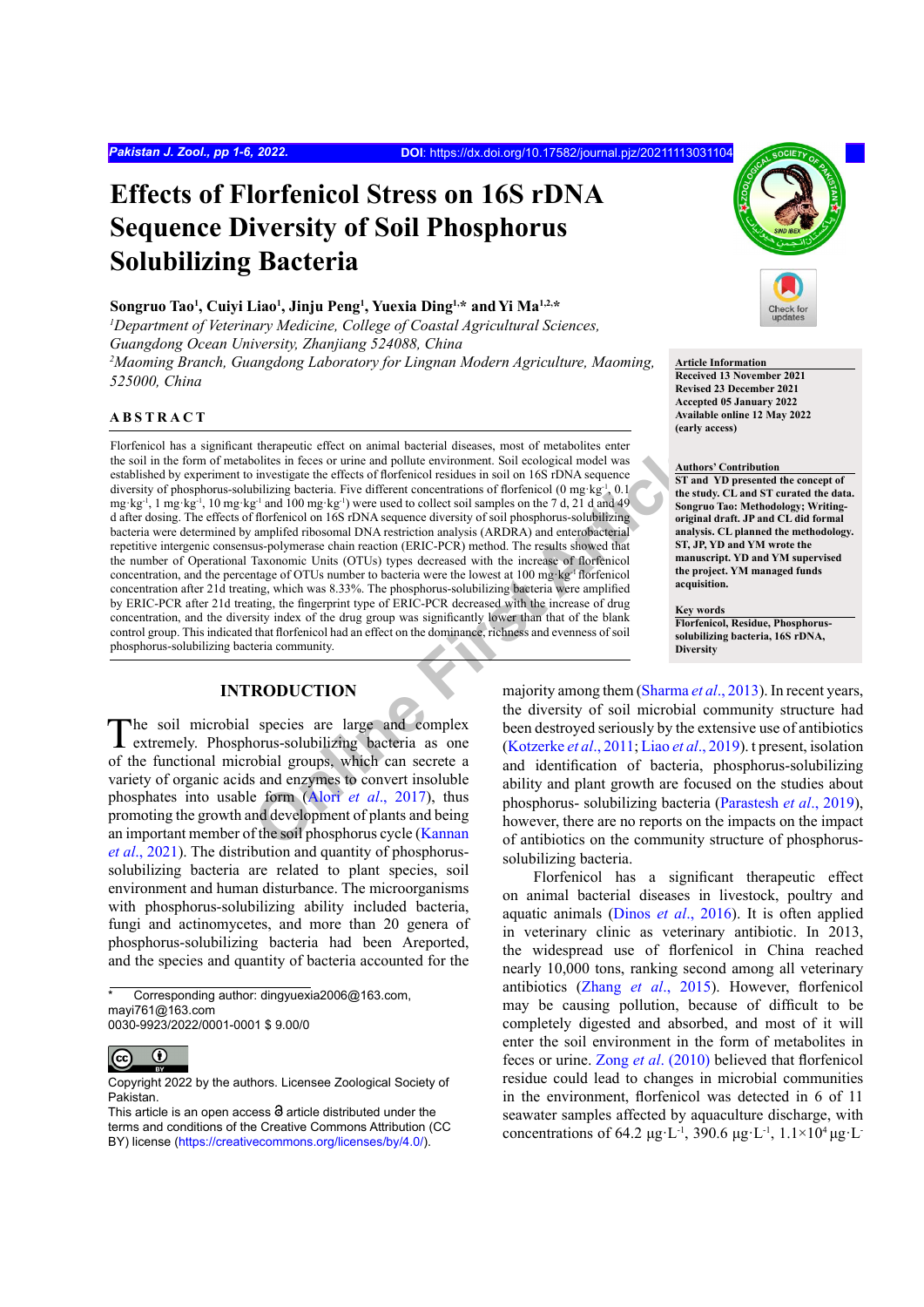<sup>1</sup>, 29.8 μg·L<sup>-1</sup>, 61.6 μg·L<sup>-1</sup>, 34.9 μg·L<sup>-1</sup>, respectively. It has been reported that florfenicol degrades slowly in soil, such as Xu added 5 mg·kg-1florfenicol to three kinds of soil (soil from nanchang, hangzhou, changchun) after sterilization and sterilization, respectively. The degradation rate of florfenicol in unsterilized soil was close to 100% after 60 days, florfenicol was more stable in neutral soils than in acidic or alkaline soils, with half-lives of 8.1 d, 7.0 d and 8.5 d in three soils (Nanchang, Hangzhou and Changchun), respectively (Xu *et al*[., 2015\)](#page-4-7). Currently, florfenicol affected the phosphorus-solubilizing bacteria community structure was unclear. In this experiment, soil ecological model was established and phosphorus-solubilizing bacteria were isolated. ARDRA and ERIC-PCR were used to investigate the effects of florfenicol residues on the diversity of 16S rDNA sequence of phosphorus-solubilizing bacteria, in order to provide a theoretical basis for the ecological risks caused by antimicrobial residues in the environment.

### **MATERIALS AND METHODS**

#### *The selected soil*

For a method in the diversity of 168<br>
One part of 5 min, the supernosphorus-solubilizing bacteria, in<br>
The sterice water was added, centricial basis for the ecological risks<br>  $\frac{1}{2}$  are the existence of the existence o The source of the soil was high-quality brown and yellow soil with a depth of about 20 cm in the campus of Guangdong Ocean University, fertile and suitable for growing vegetables and flowers and other plants, no veterinary drug residue. The physical and chemical properties of soil were as follows: PH 5.42, Alkalihydrolyzed nitrogen 22.16 mg·kg-1, Salinity 88 us·cm-1, Total nitrogen 0.55 mg kg<sup>-1</sup>, Available potassium 263.25 mg·kg-1, Available phosphorus 46.80 mg·kg-1, Organic matter 10.97 mg·kg<sup>-1</sup>.

## *Drug and reagents*

Florfenicol (Content of 98%) was provided by Shandong Guobang Pharmaceutical Co., LTD. (Batch number: 701-2005101). Inorganic phosphorus liquid culture medium and solid culture medium (PVK) were purchased from Qingdao Haibo Biotechnology Co., LTD. LB medium was purchased from Beijing Luqiao Technology Co., LTD. Premix LA Taq™ Version 2.0, DNA Marker, restriction enzyme *Msp I* and *Afa I* were purchased from Takara. The primers were designed and provided by Sangon Bioengineering (Shanghai) Co., LTD.

#### *Soil treatment and sample collection*

The collected fresh soil was dried and filtered through a 4 mm-sieve in the shade. The soil divided into 5 groups, 3 replications were performed for each treatment. The soil samples were treated with florfenicol to 0 mg·kg<sup>-1</sup>, 0.1 mg·kg<sup>-1</sup>, 1 mg·kg<sup>-1</sup>, 10 mg·kg<sup>-1</sup> and 100 mg·kg<sup>-1</sup>, respectively. Soil moisture content was adjusted to 50%, which was the maximum water holding capacity in the

field and cultured at 26℃. Soil samples were collected from each group on day 7, 21 and 49 after dosing, and bacterial suspension was prepared by 10-fold dilution method.

Bacterial suspension was coated on PVK solid medium, and cultured at 32℃ for 3 days. Single colonies with transparent phosphorus-soluble cycles were selected and inoculated in LB liquid medium at 32℃ and 180 rpm for overnight, then stored at -20 $\degree$ C with 30% glycerol.

#### *DNA template preparation*

The phosphorus-solubilizing bacteria were inoculated into 2 mL of LB liquid medium, cultured at 30℃ for 18 h with shaking at 180 rpm. Following centrifugation at 12000 rpm for 5 min, the supernatant was discard and 1 mL sterile water was added, centrifuged at 12000 rpm for 5 min after mixing fully. Finally, 100 μL deionized water was added and boiled at 100℃ for 10 min, placed on ice for 3 min, centrifuged at 12000 rpm for 5 min, supernatant was absorbed and stored at -20℃ in a new centrifugal tube.

#### *PCR amplification of 16S rDNA*

The following universal primers were used. 27 F: 5'-AGAGTTTGATCCTGGCTCAG-3' and 1492 R: 5'-ACGGTTACCTTGTTACGACTT-3'. A total of 15 μL reaction including *Taq* polymerase 13 μL, primers 0.5 μL for each and DNA 1 μL was set up with the reaction parameters of 94℃ 5 min, 30 cycles of 94 °C 30 sec, 56 °C 30 sec, and 72 °C 45 sec, followed by extension for 10 min. PCR product was visualized after electrophoresis.

#### *Digestion of the PCR product*

Restriction enzymes *Msp I* and *Afa I* were used for the digestion of the PCR product with the following reaction. PCR product 8 μL, *Msp I* 1 μL, *Afa I* 1 μL, 10×buffer 2 μL, 0.1%BSA 2 μL and deionized water 6 μL. After incubation at 37℃ for 3 h, 10×loading buffer was added to terminate the reaction, and electrophoresis at 1.8% agarose was performed before imaging.

## *ERIC-PCR fingerprint analysis*

ERIC specific primers were used. F: 5'-ATGTAAGCTCCTGGGGATTCAC-3' and R: 5'-AAGTAAGTGACTGGGGTGAGCG-3'. A total of 20 μL reaction including Premix LA *Taq* polymerase 10 μL, primers 1 μL for each, DNA 2 μL and  $ddH<sub>2</sub>O$  6 μL was set up with the reaction parameters of 94℃ 5 min, 30 cycles of 94℃ 30 sec, 56℃ 30 sec, and 72℃ 45 sec, followed by extension for 10 min. PCR product was visualized after electrophoresis. The amplification bands of each sample were counted.

The community structure diversity of phosphorus-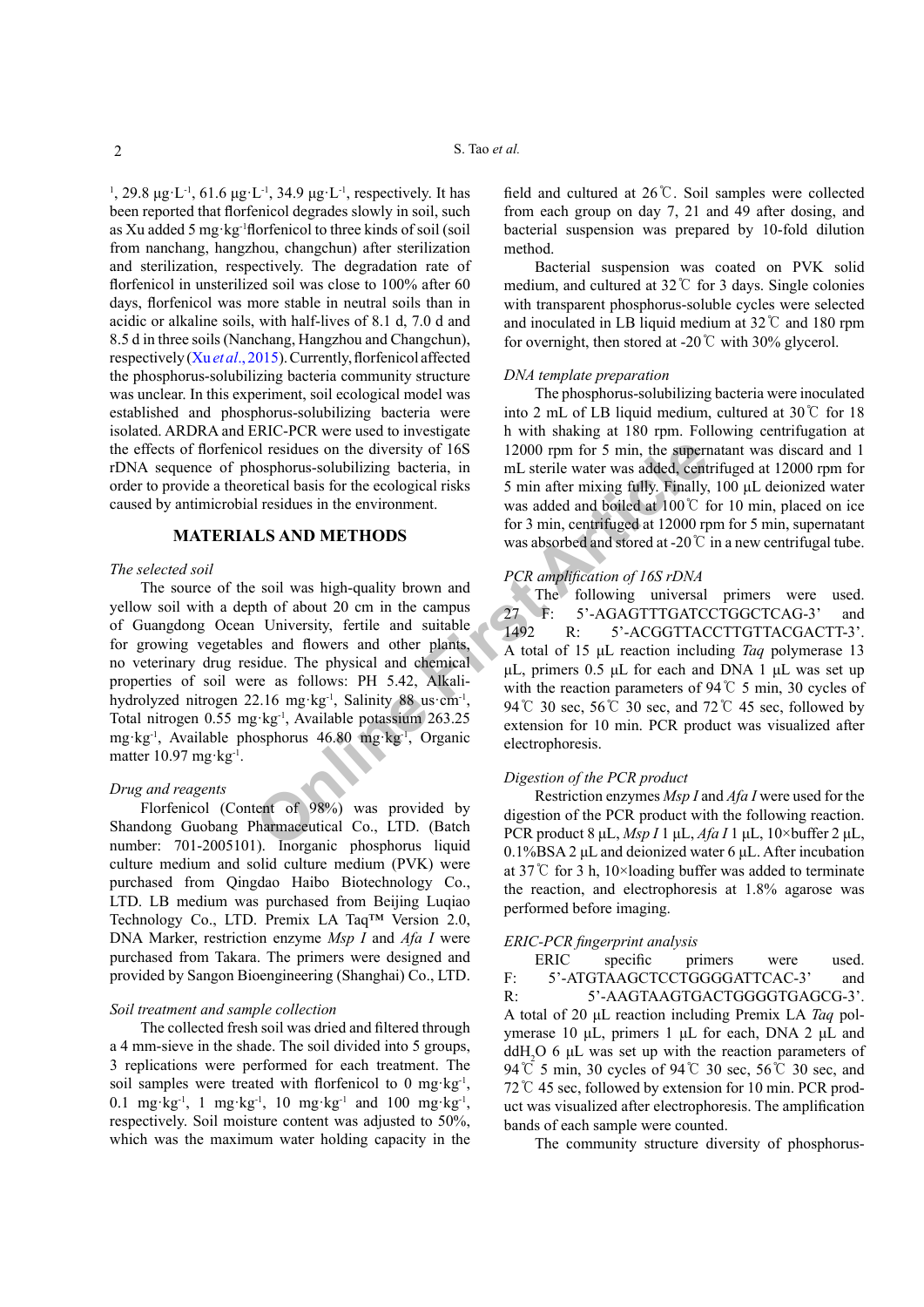solubilizing bacteria was analyzed by ERIC-PCR fingerprint, and the diversity was measured by the following indicators:

(1) Shannon-Wiener index (H´): *ni* represents the number of individuals of the *i* species, *N* represents the total number of all individuals.

$$
H = -\sum_{i=1}^{N} P_i \ln P_i, \quad P_i = \frac{n_i}{N}
$$
  
(2) Simpson index (D):

 $P = 1 - \sum_{n=1}^{3} P^2$ 

$$
D=1-\sum_{i=1}^{n}P_i
$$

(3) Margalef index (dMa): *S* represents the number of species in the community.

$$
d_{Ma}=\frac{S-1}{\ln N}
$$

(4) Pielou index(Jsw):  $H_{max}$  is the maximum species diversity in the community.

$$
J_{\rm sw} = \frac{H'}{H_{\rm max}} \quad , H_{\rm max} = \ln S
$$

## **RESULTS**

*ARDRA analysis*

A total of 826 phosphorus-solubilizing bacteria were isolated from soil. PCR amplification of 16S rDNA of phosphorus-soluble bacteria and enzyme digestion of PCR products, ARDRA types can be obtained, and different ARDRA types were derived from different Operational Taxonomic Unit (OTU). Part of the ARDRA atlas was shown in [Figure 1.](#page-2-0) The number of OTUs obtained after enzymatic digestion by phosphorus-solubilizing bacteria was shown in [Table I](#page-2-1).

The number of OTUs types decreased gradually on day 21 and 49 after dose-adding. When the drug concentration was 100 mg·kg-1, the percentages of OTUs and bacteria were the lowest in the group, which were 8.33% and 9.26%, respectively. After 21 days of treatment, the percentages of OTUs and bacteria were 10.53%, 8.47% and  $8.33\%$  in 1, 10 and 100 mg·kg<sup>-1</sup> groups, respectively. The sampling time point at which drugs had the greatest influence on phosphorus-solubilizing bacteria ARDRA type was 21d among them.



<span id="page-2-0"></span>Fig. 1. Types of ARDRA of phosphorus-solubilizing bacteria.

## *ERIC-PCR fingerprint analysis*

**Online First Article** ERIC-PCR was used to amplify phosphorussolubilizing bacteria on day 21 after dosing, and the fingerprint of bacterial genome structure was obtained. The results of ERIC-PCR amplification and diversity index were shown in Table II. As the concentration of the drug increases, bacteria and types of ERIC-PCR both declined, group I was 65(30), group II was 49(19), group III was 57(18), group IV was 59(14), group V was 60(9), respectively. The Margalef index, Shannon-Wiener index, Simpson index and Pielou index all decreased significantly.

<span id="page-2-1"></span>**Table I. Analysis of ARDRA patterns of 16S rDNA gene of soil phosphorus solubilizing bacteria.**

| Concentration        | $7th$ d         |              |                    | 21 <sup>st</sup> d |   |                             | 49 <sup>th</sup> d |   |                    |
|----------------------|-----------------|--------------|--------------------|--------------------|---|-----------------------------|--------------------|---|--------------------|
| $(mg \cdot kg^{-1})$ | <b>Bacteria</b> |              | OTUs OTUs/bacteria |                    |   | Bacteria OTUs OTUs/bacteria | <b>Bacteria</b>    |   | OTUs OTUs/bacteria |
| $\overline{0}$       | 61              | 8            | 13.11              | 65                 |   | 12.31                       | -49                |   | 12.24              |
| 0.1                  | 59              | 8            | 13.56              | 49                 |   | 10.20                       | 50                 |   | 10.00              |
|                      | 61              |              | 11.48              | 57                 | 6 | 10.53                       | 56                 | b | 10.71              |
| 10                   | 48              |              | 10.42              | 59                 |   | 8.47                        | 50                 |   | 10.00              |
| 100                  | 48              | <sub>0</sub> | 12.50              | 60                 |   | 8.33                        | 54                 |   | 9.26               |

<span id="page-2-2"></span>**Table II. Diversity of ERIC-PCR patterns of soil phosphate-solubilizing bacteria after dosing for 21d.**

| Concentration<br>$(mg \cdot kg^{-1})$ | <b>Bacteria</b> | PCR | Types of ERIC- Margalef index $(d_{M_3})$ Shannon-wiener | index $(H')$ | <b>Simpson</b><br>index(D) | Pielou index<br>$\mathbf{U}_{\mathrm{sw}}$ |
|---------------------------------------|-----------------|-----|----------------------------------------------------------|--------------|----------------------------|--------------------------------------------|
| $\Omega$                              | 65              | 30  | 6.95                                                     | 3.12         | 0.96                       | 0.92                                       |
| 0.1                                   | 49              | 19  | 4.63                                                     | 2.59         | 0.82                       | 0.88                                       |
|                                       | 57              | 18  | 4.20                                                     | 2.11         | 0.78                       | 0.73                                       |
| 10                                    | 59              | 14  | 3.19                                                     | 1.62         | 0.59                       | 0.61                                       |
| 100                                   | 60              |     | .95                                                      | 0.98         | 0.39                       | 0.45                                       |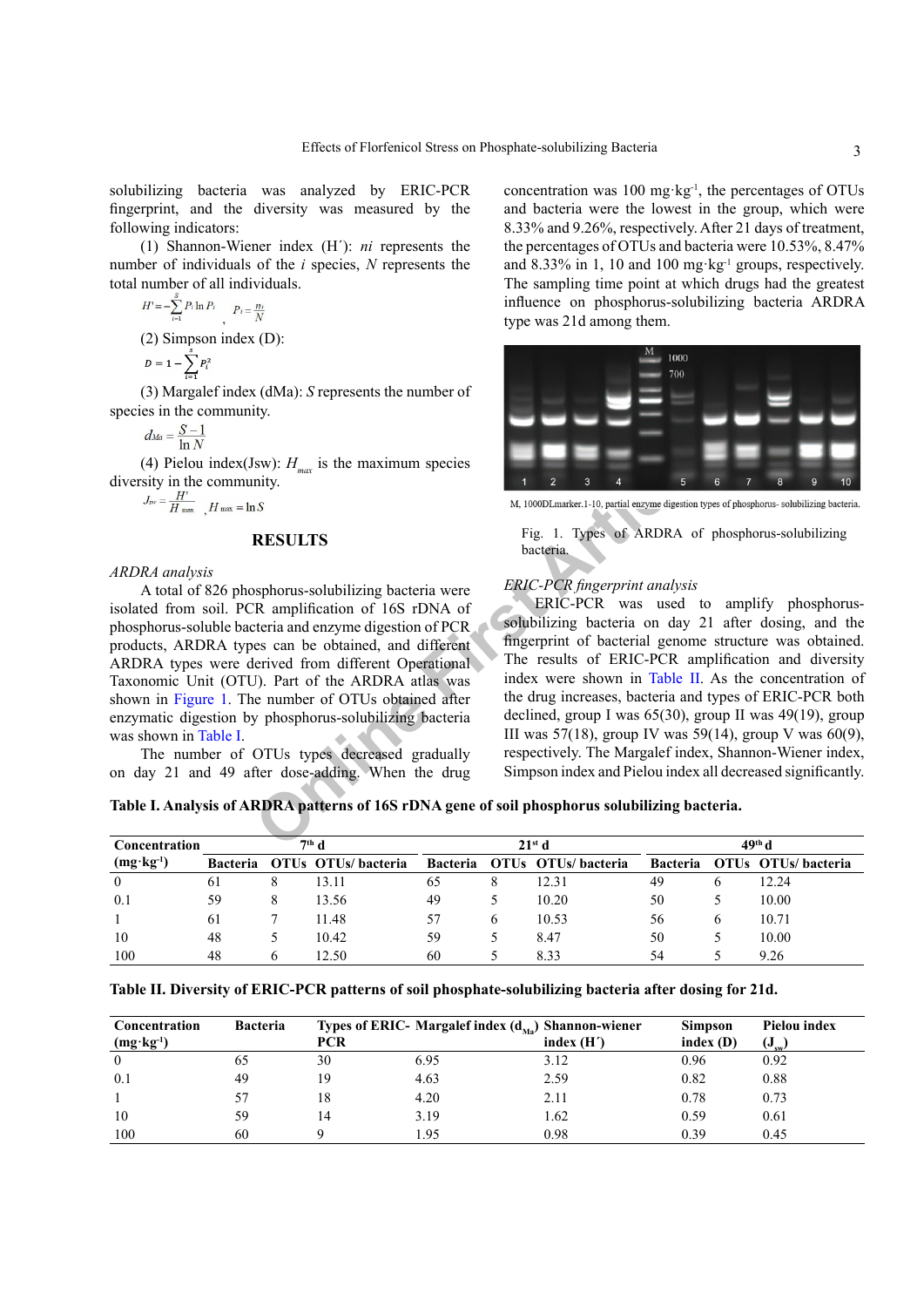#### **DISCUSSION**

ARDRA analysis has been widely used in the study of environmental microbial diversity, which for the analysis of microbial diversity by using restriction endnuclide enzyme digestion of 16S rDNA fragments [\(Kirk](#page-4-8) *et al*., [2004\)](#page-4-8). Recently, Didari *et al*[. \(2020\)](#page-4-9) isolated 87 strains halotolerant bacteria from a seasonal high salt lake in Iran, and identified 30 bacterial species by using ARDRA analysis. Wu *et al*[. \(2018\)](#page-4-10)isolated 1081 endophytic bacteria from the roots, stems and leaves of Dendrobium nobilis from three sample sites in Guizhou, and identified 41 OTUs using ARDRA analysis method. In this experiment, ARDRA analysis was used to classify 90 OTUs from 826 soil phosphorus- solubilizing bacteria.

**Exampl[e](#page-4-13) 1.1** The metr[ic](#page-5-0)al conduction of microscopy of the term and types may also change the solubilizing ability of the bacterinesistance, and the increase in some even lose the phosphorous ins and types may also change Antibiotic residues in the environment would increase the risk of resistance, and the increase in antibiotic concentrations and types may also change the structural diversity and function of microbial communities (Proia *et al*[., 2013](#page-4-11)). Microbial activity was significantly affected even at very low antibiotic concentrations (Xu *et al*[., 2021](#page-4-12)). Girardi *et al*. (2011) explored the degradation of ciprofloxacin in water and soil, and found that ciprofloxacin could significantly inhibit microbial activity and affect microbial community structure, and the inhibition effect in water environment was stronger than that in soil environment. Zou *et al*. (2018) applied aureomycin mixed with pig manure into soil and found that the relative abundance of dominant bacteria and microbial community structure in soil would be changed. Toth *et al*[. \(2011\)](#page-4-13) found that sulfadimethazine could periodically inhibit soil nitrification, and microbial activity would also be significantly affected. In this experiment, different concentrations of florfenicol were added into soil, and it was found that with the increase of drug concentration and the extension of action time, the number of OTUs types of phosphorus-solubilizing bacteria decreased gradually. At the florfenicol concentration of 100 mg·kg-1, the percentage of OTUs and bacteria was the lowest at 8.33% after 21 days of treatment. The results showed that high concentration of florfenicol inhibited the activity of phosphorus-solubilizing bacteria in soil, and thus weakened the diversity of bacteria community.

ERIC-PCR amplification was performed on phosphorus-solubilizing bacteria after 21 days dosing. It was found that the higher the florfenicol concentration, the lower the Margalef index, Shannon-Wiener index, Simpson index and Pielou index, presenting a dose-dependent effect. Fan *et al*[. \(2018\)](#page-4-14) explored the effects of colistin sulfate on the genetic diversity of soil denitrifying bacteria *nirS* and *nosZ*, and found that the higher the colistin sulfate concentration, the lower the overall diversity of microbial community. Zhang *et al*[. \(2014\)](#page-4-15) explored the impact of roxarsone residue on soil microbial community and found that the higher the concentration of roxarsone in soil, the more significant the impact on the structural diversity of soil microbial community.The results showed that under the stress of florfenicol, the community structure diversity of phosphorus-solubilizing bacteria decreased, and the diversity index analysis showed that florfenicol had an effect on the dominance, richness and evenness of phosphorus-solubilizing bacteria community.

Phosphorus-solubilizing bacteria are important microorganisms in phosphorus cycling, which can decompose insoluble phosphate in soil and provide available forms of phosphorus for plant growth and development. However, some studies have found that the phosphorus solubilizing ability of the bacteria become weakened, and some even lose the phosphorous solubilizing ability after rifampicin treatment (Zhang *et al*., 2015). Veterinary drugs containing heavy metals, such as arsenic preparations, which have an inhibitory effect on soil phosphorus solubilizing bacteria (Van *et al*., 1976). Florfenicol reduced the community diversity of phosphorus solubilizing bacteria in soil, and affected the dominance, richness and evenness of phosphorus solubilizing bacteria community. Whether it affected the phosphorus solubilizing ability of bacteria needs to be further explored.

## **CONCLUSION**

To summarize, based on the findings of the above experiments, this study obtained 826 phosphorussolubilizing bacteria from soil. The results of ARDRA analysis showed that high concentration of florfenicol inhibited the activity of phosphorus-solubilizing bacteria, and weakened the diversity of bacteria. ERIC-PCR fingerprint analysis showed that florfenicol stress reduced the diversity of phosphorus-solubilizing bacteria community structure, and diversity index analysis showed that florfenicol had an effect on the dominance, richness and evenness of phosphorus-solubilizing bacteria community.

## **ACKNOWLEDGMENTS**

This work was financially supported by 2019 Guangdong University Features Innovation Project By Department of Education in Guangdong Province, China (2019KTSCX057) and Guangdong Provincial Department of Education 2021Special project for Key fields of Ordinary colleges and Universities (2021ZDZX4003).

#### *Data availability statement*

All public data generated or analyzed during this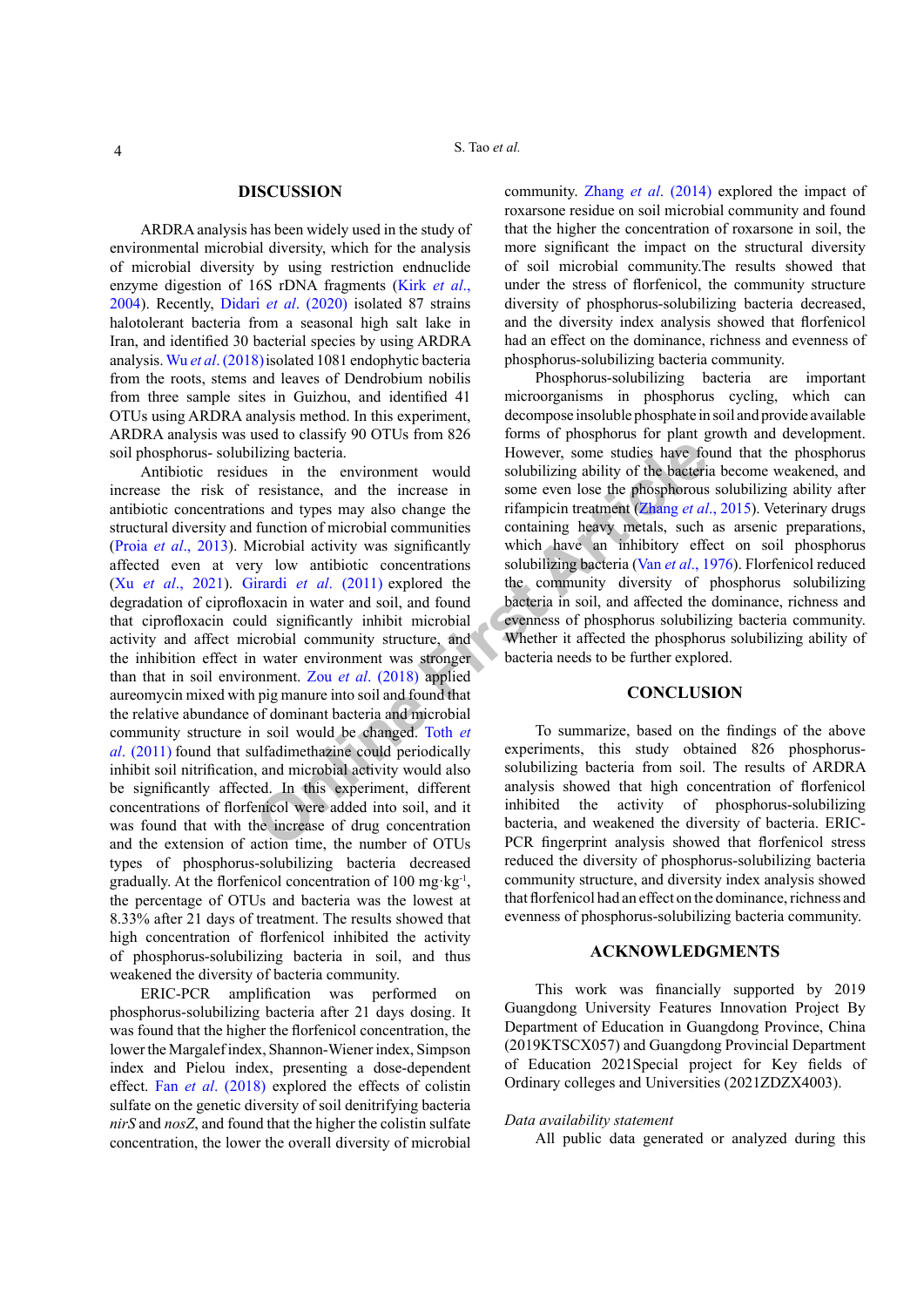study are included in this article. Data sharing is not applicable to this article as no new data were created or analyzed in this study.

#### *Statement of conflict of interest*

The authors have declared no conflict of interest.

## **REFERENCES**

- <span id="page-4-0"></span>Alori, E.T., Glick, B.R., and Babalola, O.O., 2017. Microbial phosphorus solubilization and its potential for use in sustainable agriculture. *Front. Microbiol.*, **8**: 971. [https://doi.org/10.3389/](https://doi.org/10.3389/fmicb.2017.00971) [fmicb.2017.00971](https://doi.org/10.3389/fmicb.2017.00971)
- <span id="page-4-6"></span>Didari, M., Bagheri, M., and Amoozegar, M.A., 2020. Diversity of halophilic and halotolerant bacteria in the largest seasonal hypersaline lake (Aran-Bidgol-Iran). *Iran. J. environ. Hlth. Sci. Eng.*, **18**: 961-971. <https://doi.org/10.1007/s40201-020-00519-3>
- <span id="page-4-9"></span>M., and Amoozegar, M.A., 2020. Proia, L., Lupini, G., Osorio.<br>
ophilic and halotolerant bacteria in D., Schwartz, T., Amalfita<br>
mal hypersaine lake (Aran-Bidgol-1971. bacterial communities to<br>  $0.1007/540201-020-00519-3$  M Dinos, G.P., Athanassopoulos, C.M., Missiri, D.A., Giannopoulou, P.C., Vlachogiannis, I.A., Papadopoulos, G.E., Papaioannou, D., and Kalpaxis, D.L., 2016. Chloramphenicol derivatives as antibacterial and anticancer agents: Historic problems and current solutions. *Antibiotics (Basel)*, **5**: 20. https://doi.org/10.3390/antibiotics5020020
- <span id="page-4-14"></span>Fan, T.L., Sun, Y.X., Peng, J.J., Niu, J.L., Zhong, X.X., Wang, M.Z., and Ma, Y., 2018. Effects of colistin sulphate on nirS,nosZ gene diversity of soil denitrification bacteria. *Asian J. Ecotoxicol.*, **13**: 157-165.
- Girardi, C., Greve, J., and Lamshöft, M., 2011. Biodegradation of ciprofloxacin in water and soil and its effects on the microbial communities. *J. Hazard. Mater.*, **198**: 22-30. https://doi. [org/10.1016/j.jhazmat.2011.10.004](https://doi.org/10.1016/j.jhazmat.2011.10.004)
- <span id="page-4-1"></span>Kannan, P., Paramasivan, M., Marimuthu, S., Swaminathan, C., and Jayakumar, B., 2021. Applying both biochar and phosphobacteria enhances *Vigna mungo* L. growth and yield in acid soils by increasing soil pH, moisture content, microbial growth and P availability. *Agric. Ecosyst. Environ.*, **308**: 107258. [https://doi.org/10.1016/j.](https://doi.org/10.1016/j.agee.2020.107258) [agee.2020.107258](https://doi.org/10.1016/j.agee.2020.107258)
- <span id="page-4-8"></span>Kirk, J.L., Beaudette, L.A., Hart, M., Moutoglis, P., Klironomos, J.N., Lee, H., and Trevors, J.T., 2004. Methods of studying soil microbial diversity. *J. Microbiol. Methods*, **58**: 169-188. [https://doi.](https://doi.org/10.1016/j.mimet.2004.04.006) [org/10.1016/j.mimet.2004.04.006](https://doi.org/10.1016/j.mimet.2004.04.006)
- <span id="page-4-3"></span>Kotzerke, A., Hammesfahr, U., Kleineidam, K., Lansnoft, M., Thiele-Bruhn, S., Scholter, M., Wilke, B.M., 2011. Influence of difloxacin-contaminated

manure on microbial community structure and function in soils. *Biol. Fert. Soils*, **47**: 177-186. <https://doi.org/10.1007/s00374-010-0517-1>

- <span id="page-4-4"></span>Liao, Q., Li, M.Z., and Dong, Y.P., 2019. Impacts of Cu and sulfadiazine on soil potential nitrification and diversity of ammonia-oxidizing archaea and bacteria. *Env. Pollut. Bioavail.*, **31**: 60-69. [https://](https://doi.org/10.1080/26395940.2018.1564629) [doi.org/10.1080/26395940.2018.1564629](https://doi.org/10.1080/26395940.2018.1564629)
- <span id="page-4-5"></span>Parastesh, F., Alikhani, H.A., and Etesami, H., 2019. Vermicompost enriched with phosphatesolubilizing bacteria provides plant with enough phosphorus in a sequential cropping under calcareous soil conditions. *J. Clean. Prod.*, **221**: 27- 37.<https://doi.org/10.1016/j.jclepro.2019.02.234>
- <span id="page-4-11"></span>Proia, L., Lupini, G., Osorio, V., Perez, S., Barcelo, D., Schwartz, T., Amalfitano, S., Fazi, S., Romani, A.M., and Sabater, S., 2013. Response of biofilm bacterial communities to antibiotic pollutants in a Mediterranean River. *Chemosphere*, **92**: 1126-1135. <https://doi.org/10.1016/j.chemosphere.2013.01.063>
- <span id="page-4-2"></span>Sharma, S.B., Sayyed, R.Z., Trivedi, M.H., and Gobi, T.A., 2013. Phosphate solubilizing microbes: sustainable approach for managing phosphorus deficiency in agricultural soils. *Springerplus*, **2**: 587.<https://doi.org/10.1186/2193-1801-2-587>
- <span id="page-4-13"></span>Toth, J.D., Feng, Y.C., and Dou, Z.X., 2011. Veterinary antibiotics at environmentally relevant concentrations inhibit soil iron reduction and nitrification. *Soil Biol. Biochem.*, **43**: 2470-2472. <https://doi.org/10.1016/j.soilbio.2011.09.004>
- <span id="page-4-16"></span>Van, D.P., and van de Voorde, H., 1976. Sensitivity of environmental microorganisms to antimicrobial agents. *Appl. environ. Microbiol.*, **31**: 332-336. <https://doi.org/10.1128/aem.31.3.332-336.1976>
- <span id="page-4-10"></span>Wu, Q.S., Lei, X., Lei, Y.M., Pu, X., Liu, Y., and Weng, Q.B., 2018. Analyses on composition and diversity of endophytic bacteria in Dendrobium nobile. *J. Pl. Resour. Environ.*, **27**: 79-90.
- <span id="page-4-12"></span>Xu, L.S., Wang, W.Z., and Xu, W.H., 2021. Effects of tetracycline antibiotics in chicken manure on soil microbes and antibiotic resistance genes (ARGs). *Environ. Geochem. Hlth.*, pp. 1-12. [https://doi.](https://doi.org/10.1007/s10653-021-01004-y) [org/10.1007/s10653-021-01004-y](https://doi.org/10.1007/s10653-021-01004-y)
- <span id="page-4-7"></span>Xu, M.F., Qian, M.R., Zhang, H., Ma, J.W., Wang, J.M., and Wu, H.Z., 2015. Simultaneous determination of florfenicol with its metabolite based on modified quick, easy, cheap, effective, rugged, and safe sample pretreatment and evaluation of their degradation behavior in agricultural soils. *J. Sep. Sci.*, **38**: 211-217. [https://doi.org/10.1002/](https://doi.org/10.1002/jssc.201400919) [jssc.201400919](https://doi.org/10.1002/jssc.201400919)
- <span id="page-4-15"></span>Zhang, F., Bai, L., Guo, R.Z., Ma, Y., and Sun, Y.X.,